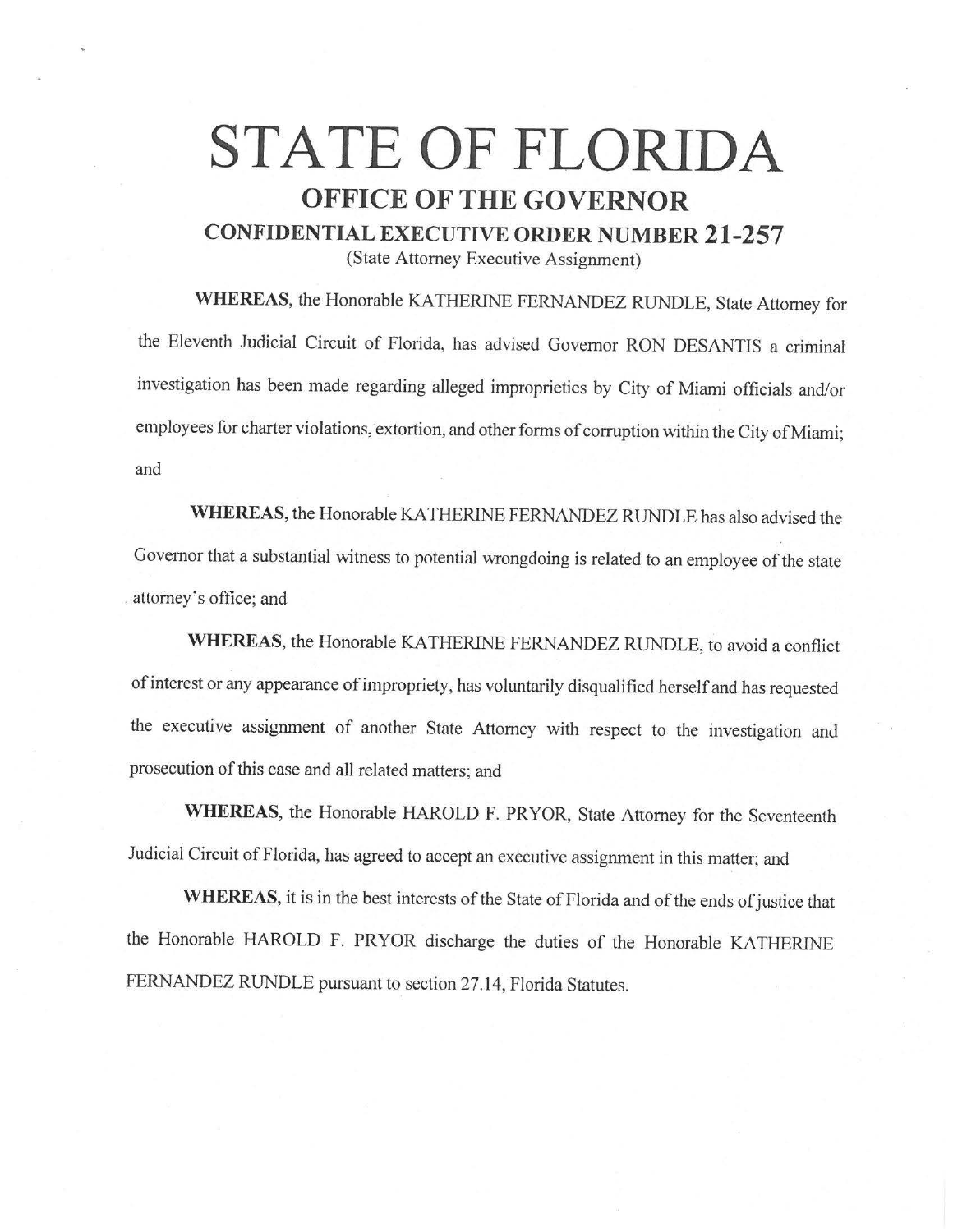**NOW, THEREFORE, I, RON DESANTIS,** Governor of Florida, in obedience to my solemn constitutional duty to "take care that the laws be faithfully executed," and pursuant to the Constitution and laws of the State of Florida, issue the following Executive Order, effective immediately:

Section l. The Honorable HAROLD F. PRYOR, State Attorney for the Seventeenth Judicial Circuit of Florida, referred to as the "Assigned State Attorney," is assigned to discharge the duties of the Honorable KATHERINE FERNANDEZ RUNDLE, State Attorney for the Eleventh Judicial Circuit of Florida, as they relate to the investigation, prosecution, and all matters related to the investigation regarding the alleged improprieties by City of Miami officials and/or employees.

Section 2. The Assigned State Attorney or one or more Assistant State Attorneys and Investigators, who have been designated by the Assigned State Attorney, shall proceed immediately to the Eleventh Judicial Circuit of Florida, and are vested with the authority to perform the duties prescribed herein.

Section 3. All residents of the Eleventh Judicial Circuit are requested, and all public officials are directed, to cooperate and render whatever assistance is necessary to the Assigned State Attorney, so that justice may be served.

Section 4. The period of this Executive Assignment shall be for one (I) year, to and including December 17, 2022.

Section 5. The Assigned State Attorney shall notify the Governor on or before November 17, 2022, if additional time is required.